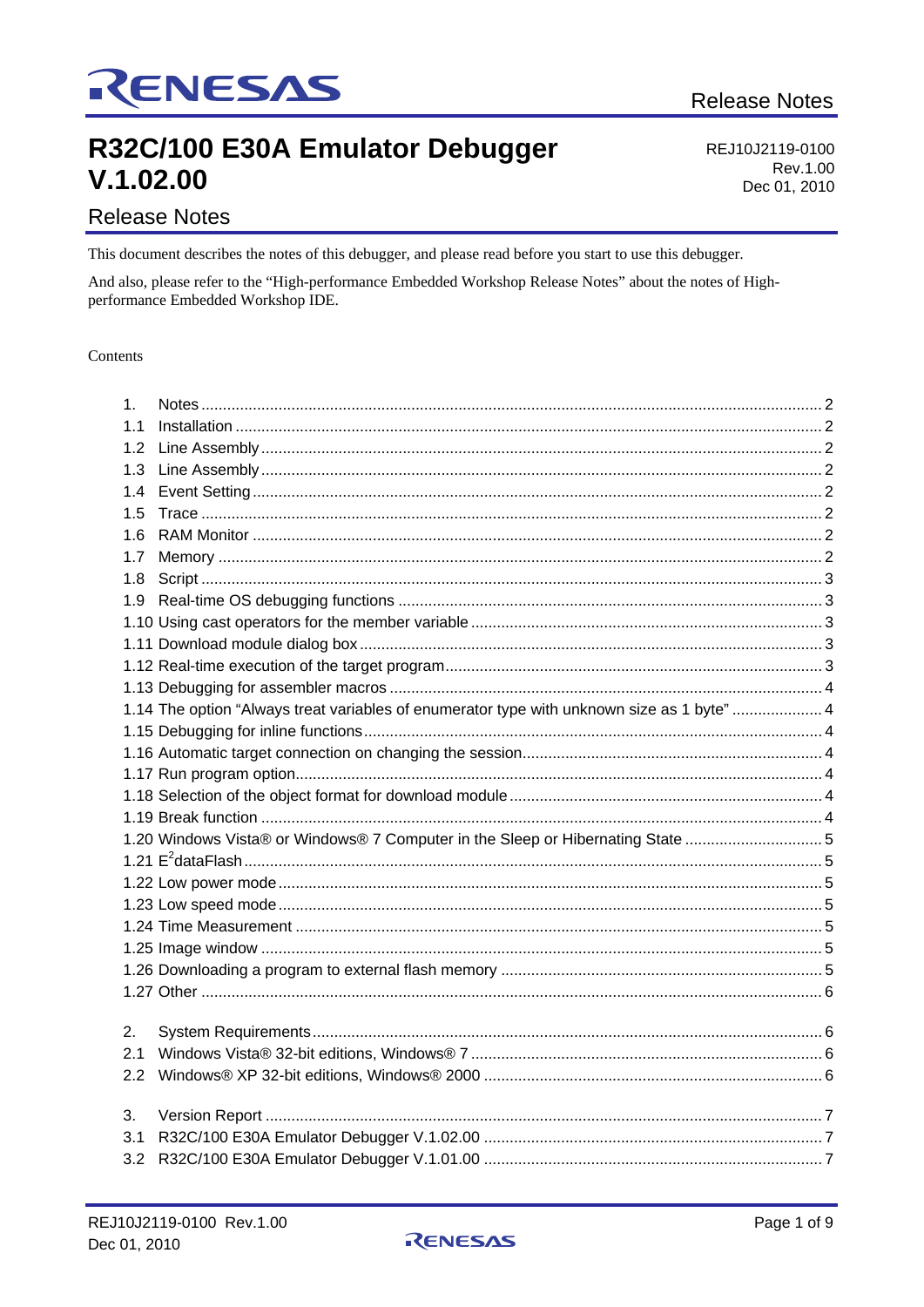#### <span id="page-1-0"></span>**1. Notes**

#### **1.1 Installation**

When this emulator debugger is installed, the MCU files (\*.mcu) underneath the McuFiles folder \*1 are moved into the Old\_McuFiles folder \*2.

- \*1: HEW installed folder\Tools\Renesas\DebugComp\platform\PDTarget\PD100E30A\McuFiles
- \*2: HEW installed folder\Tools\Renesas\DebugComp\platform\PDTarget\PD100E30A\McuFiles\Old\_McuFiles

#### **1.2 Line Assembly**

Regardless of the Radix setting, the default for line assembly input is decimal. Specify H as the radix for a hexadecimal input.

#### **1.3 Line Assembly**

Regardless of the Radix setting, the default for line assembly input is decimal. Specify H as the radix for a hexadecimal input.

#### **1.4 Event Setting**

- 1. TAB order in Set Event Status dialog box Even when you press [TAB] key, the next input control may not be focused on the Set Event Status dialog boxes opened from Event Setting Window.
- 2. In-place-edit mode on event list On event list in Event Setting Window, High-performance Embedded Workshop will not escape from in-place-edit mode even when you press the [ESC] key.
- 3. Event Settings Unaccepted Area Do not set events in the area given below. 01000000h - FEFFFFFFh

# **1.5 Trace**

- Specifying function in SRC mode In the SRC mode, when you specify a function to display it, if the current displayed source file includes the function, the top of the source file will be displayed.
- 2. Saving of tracing result in text When you save a tracing result in text with only "BUS" and "DATA" buttons ON, the vertical position of some headers will shifts from the corresponding data. Check "Tab Separated Format" and open it with spreadsheet applications to display them correctly.

#### 3. Time concerned data

- Time display at each cycle is not supported.
- 4. Loading the trace image file

Trace window can not load the trace image file saved by PDxx debuggers. And also, trace window can not load the trace image file saved by the different target from the current target.

# **1.6 RAM Monitor**

1. Proportional Fonts

When a proportional font is selected, a part of the characters in the view may be hidden. Fixed fonts are recommended.

#### **1.7 Memory**

1. 8 bytes data operations To set, fill, and copy 8 bytes data are not supported.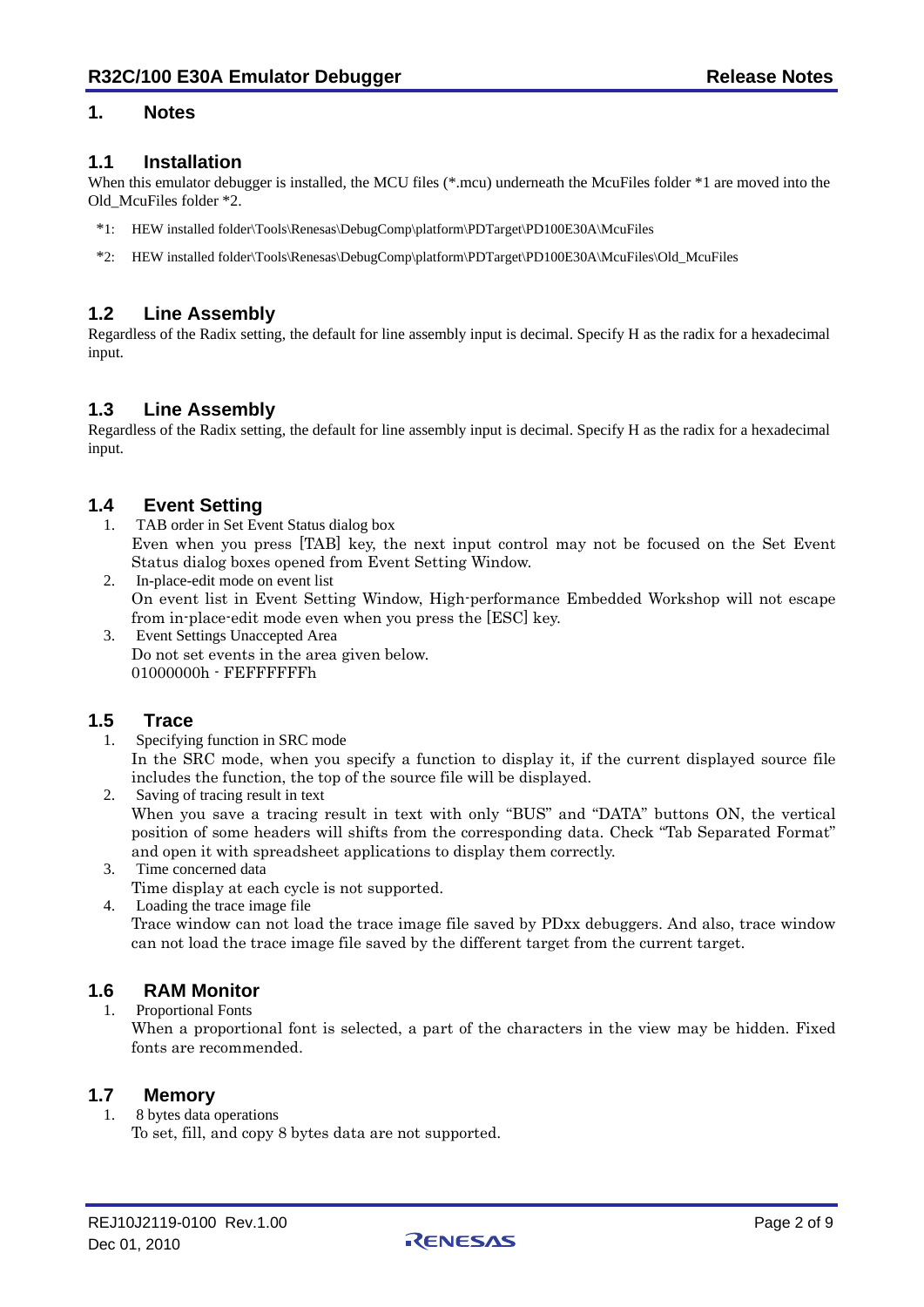#### <span id="page-2-0"></span>**1.8 Script**

1. Result of interactive command

When you invoke an interactive command, for example, Assemble and setMemoryByte, the running dialog box will appear and may hide the view of the results.

- 2. SCOPE Command When you refer current scope name with SCOPE command after program execution, the scope of the start-up module will be returned even if scope has been changed to the other.
- 3. Script File Execution
	- Stop executing the script file before you perform one of the following operations:
	- Closing the script window
	- Disconnecting the debugger
	- Switching sessions
	- Quitting High-performance Embedded Workshop

#### **1.9 Real-time OS debugging functions**

- 1. When several labels are allocated to the entry address of the tasks or handlers, the task name or the handler name displayed in the windows may be different from the actual function name.
- 2. When the terms of the uITRON3.0 are used in the debugger or help, substitute those with the terms of uITRON4.0. For example, substitute "system call" with "service call".
- 3. When you use the feature to issue service-calls by the script command (MR SYS), the target program should be built with a specific option. For details, refer to the topic "Prepare the real-time OS debug" in the online help.
- 4. The following functions are available for V.1.01 or later version of M3T-MR100/4. For details, refer to the description of each function in "E30A Emulator Debugger Help".
	- MR Trace Window
	- MR Analyze Window
	- MR SYS script command
- 5. In the MR Trace window, the trace mode is set to Trace priority mode. Therefore, the MCU execution may be delayed. In the case of XIN 8MHz, PLL 128MHz(×16) and BASE 64MHz, for example, when a service call pair of 'wup\_tsk' and 'slp\_tsk' is issued from the task in an interval of average 55usec or shorter, the execution time of the target program will be delayed. Note that this interval includes OS processing time.
- 6. Status of the following resources cannot be referred to.
	- Message buffer
	- Mutex

#### **1.10 Using cast operators for the member variable**

When you use cast operators for the member variable to refer to it as the pointer of the structure, you would not refer to it correctly.

#### **1.11 Download module dialog box**

This debugger does not support the setting of "Offset", "Memory verify on download", and "Access Size" in the download module setting dialog box. These are always treated as "Offset: 0", "Memory verify: off", and "Access Size: 1".

#### **1.12 Real-time execution of the target program**

If the following operations are invoked while the target program is running, the real-time execution capability will be lost. If you want the realtime capability of program execution to be maintained as you would when measuring the execution time, do not perform the operations listed below during program execution.

- Dump memory
	- update the display of Memory Window
	- update the display of ASM Watch Window or C Watch Window
	- update the display of Source Window (DIS or MIX mode)
	- display the value of variables in Source Window
- Change the ram monitor area in RAM Monitor Window
- Change the status of hardware break points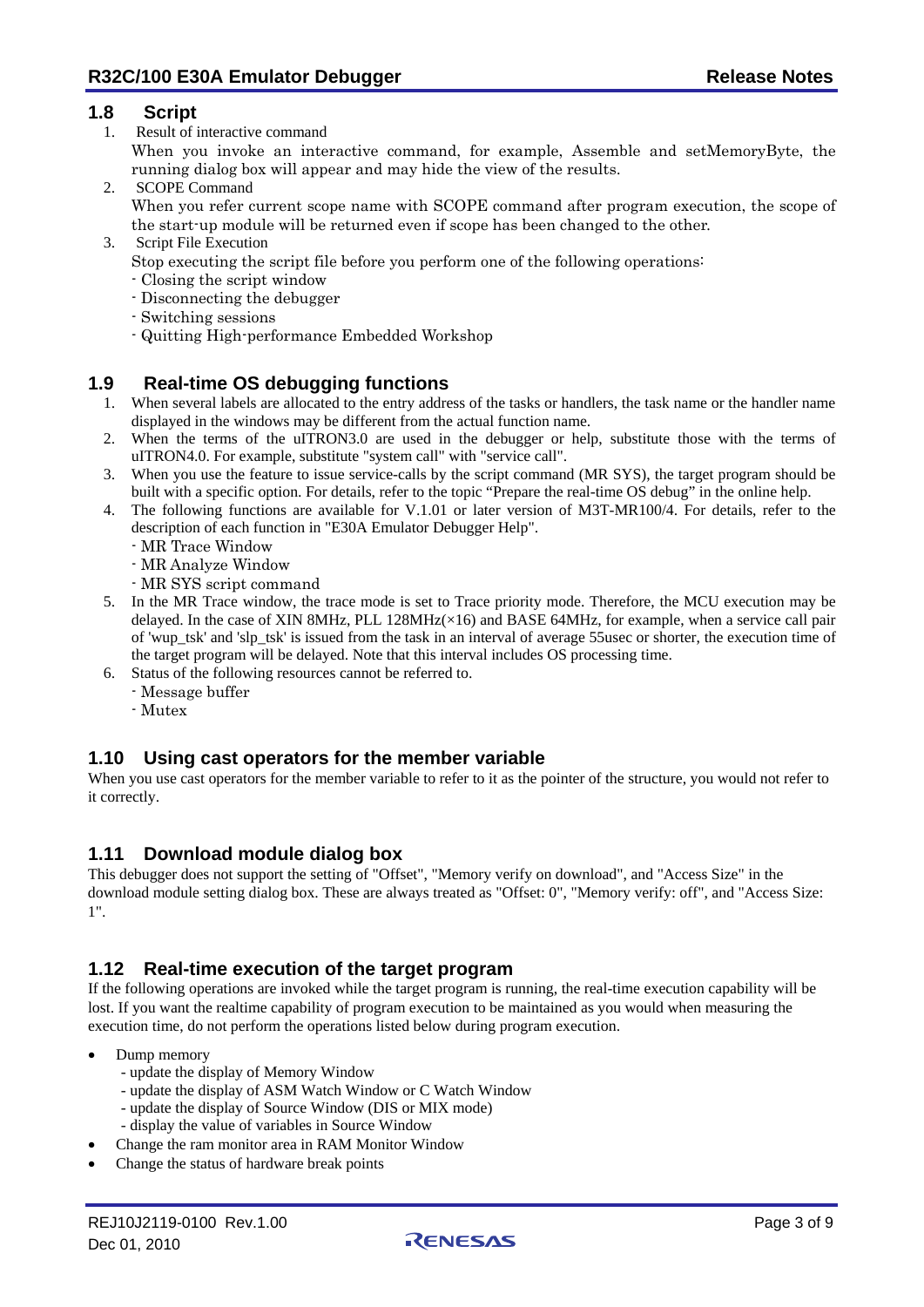#### <span id="page-3-0"></span>**1.13 Debugging for assembler macros**

When the break points are set at the assembler macro codes, the break points would be set at the different address or not be displayed as the PC line.

#### **1.14 The option "Always treat variables of enumerator type with unknown size as 1 byte"**

The "Always treat variables of enumerator type with unknown size as 1 byte" option is effective after downloading the program. When the option status is changed, target program should be downloaded again.

And also, this option is effective for all variables of enumerator type in the program, even if the compiling options are different for each file.

#### **1.15 Debugging for inline functions**

When stepping the function including the call for a inline function, local variables would not be able to be referred.

#### **1.16 Automatic target connection on changing the session**

When the target connection is not performed on changing the session, select the menu [Debug]  $\rightarrow$  [Connect]. To perform automatic target connection, remove the check from the option "Do not perform automatic target connection" in the Option tab on Debug Setting dialog box which is invoked by the menu [Debug] -> [Debug Settings…].

#### **1.17 Run program option**

The "Run Program" dialog box enables to specify several temporary PC breakpoints, but this debugger only supports one breakpoint which is listed first in the "Temporary PC breakpoints" list box.

#### **1.18 Selection of the object format for download module**

When the specified file format in the debug setting dialog box is different from the format of the object module file, downloading the file may cause a freeze of the debugger. Please select the correct object format. And also, when selecting the object format for download module file, if there are two or more object format, whose name includes the vender name another ones do not include it, prioritize the file whose name includes vender name leading the object format name.

#### **1.19 Break function**

When the execution of the target program halts by the breakpoint, the debugger might not change the display to the halt condition. In this case, please push the Halt Program button.

This problem occurs when the debugger started on the following conditions.

- When the Trace mode is selected in the Mode tab of the Init dialog, and the Trace Execution is selected in the Trace Mode of the Event Setting window.
- When you set the condition branch trace.
- When the Time Measurement mode is selected in the Mode tab of the Init dialog, and the Time Measurement event is used.

The debugger might not change the display to the halt condition because the following debugging functions use the break function. In this case, please push the STOP button of the Running dialog.

- Go To Cursor
- Step Over
- Step Out
- Run…
- Run to main function on reset

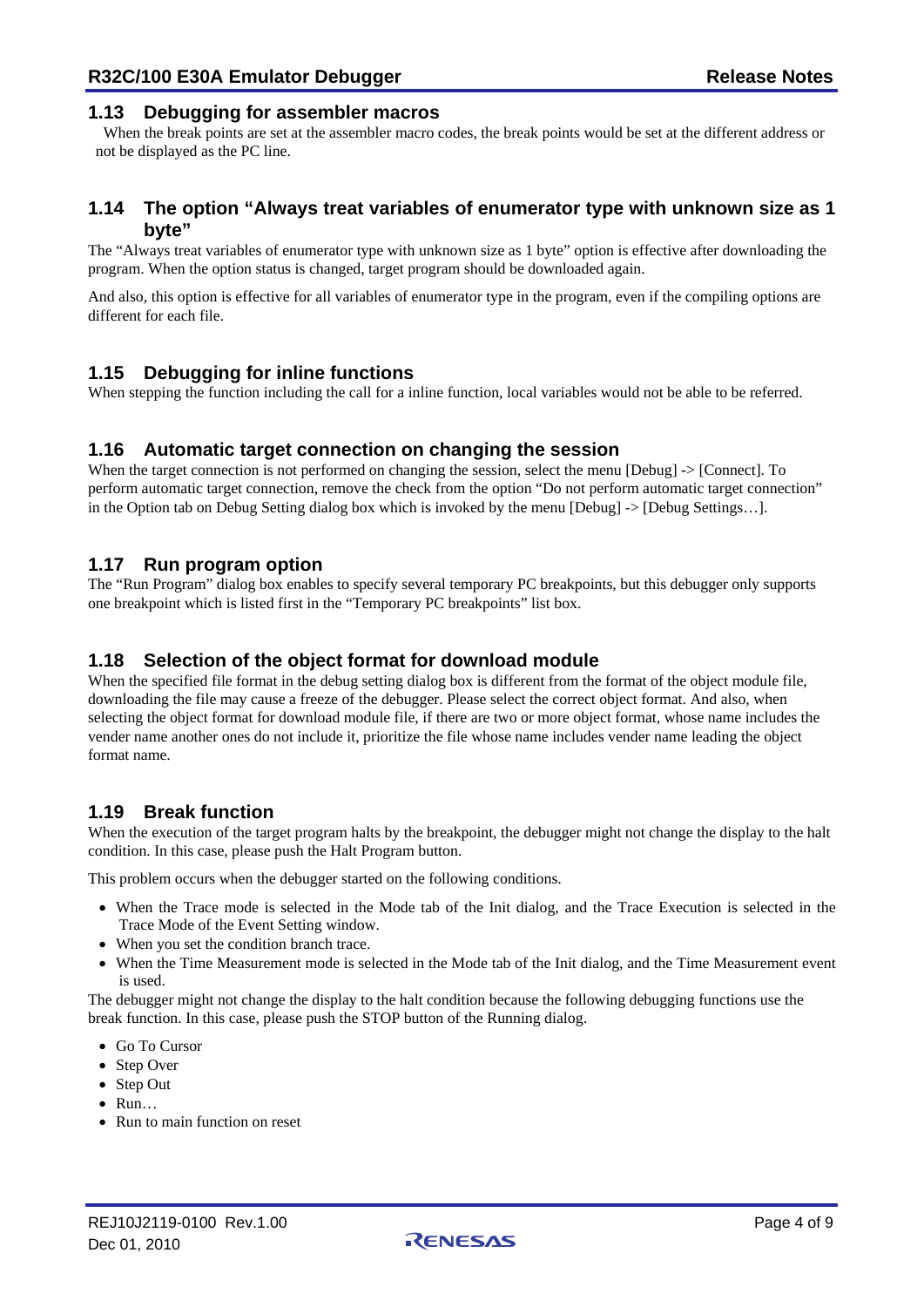#### <span id="page-4-0"></span>**1.20 Windows Vista® or Windows® 7 Computer in the Sleep or Hibernating State**

If a Windows Vista® or Windows® 7 host computer enters the sleep or hibernating state during debugging, debugging will not resume even after the host computer leaves that state. Settings for the host computer must be made in advance so that it does not enter the sleep or hibernating state.

### **1.21 E2 dataFlash**

- 1. When processing the access to the  $E^2$ dataFlash, do not halt the target program execution. If the target program is stopped during accessing the  $E^2$ dataFlash, the operation to the  $E^2$ dataFlash will be suspended. Therefore, when the target program is restarted from the debugger, the access to the  $E^2$ dataFlash may not be processed properly.
- 2. If you refer to the  $E^2$ dataFlash area in the Memory window, etc., of the debugger during a target program execution, all bits of the area are displayed as 1.

#### **1.22 Low power mode**

Debugging in low power mode is not supported.

#### **1.23 Low speed mode**

When a low speed clock is selected as the base clock source, please note the following points.

- 1. Programs cannot be downloaded to the internal ROM.
- 2. Software break points cannot be set to/deleted from the internal ROM.
- 3. The execution time measurement function cannot be used.
- 4. If an error occurs when using the RAM monitor function, adjust the data acquisition interval specified in the Emulator tab of the Init dialog box. The number of consecutive blocks in the RAM monitor area should be set to 10 blocks or less.

#### **1.24 Time Measurement**

The execution time measurement function and the interval time measurement function cannot be used at the same time.

#### **1.25 Image window**

Do not select the "Real time" menu in the list box on the toolbar.

#### **1.26 Downloading a program to external flash memory**

- 1. Registering USD files created by the "External Flash Definition Editor" to the [External flash memory] tab of the [Emem] dialog box enables you to download a program to the external flash memory. You can download the "External Flash Definition Editor" from the following URL. <http://www.renesas.com/efe>
- 2. When setting up the work RAM for creating the USD file, specify the address that does not overlap with the interrupt stack area and the target area of DMA. Note that the emulator sets the interrupt stack pointer (ISP) to 0500h when resetting the target program. The area specified for the work RAM can overlap with the work area for the monitor program specified in the [MCU] tab of the [Init] dialog box.
- 3. To download a program to the external flash memory, it is necessary to switch to the memory expansion mode or set the external bus. Write these settings into a script file, and specify it as a pre-download execution script when you create a USD file. The script file will be automatically executed before the download and the settings written in the script will be established.
- 4. When the [Resetting CPU after download module] checkbox in the [Options] tab of the [Debug Settings] dialog box is selected, the CPU will be reset after the download and the external bus setting will be initialized. This means that after the download, you cannot check the contents of the area where the program was downloaded. To retain or restore the external bus setting, deselect the [Resetting CPU after download module] checkbox before the download or execute the script file specified as a pre-download execution script from the Command Line Window after the download. The [Debug Settings] dialog box can be opened by selecting menu [Debug] -> [Debug Settings...].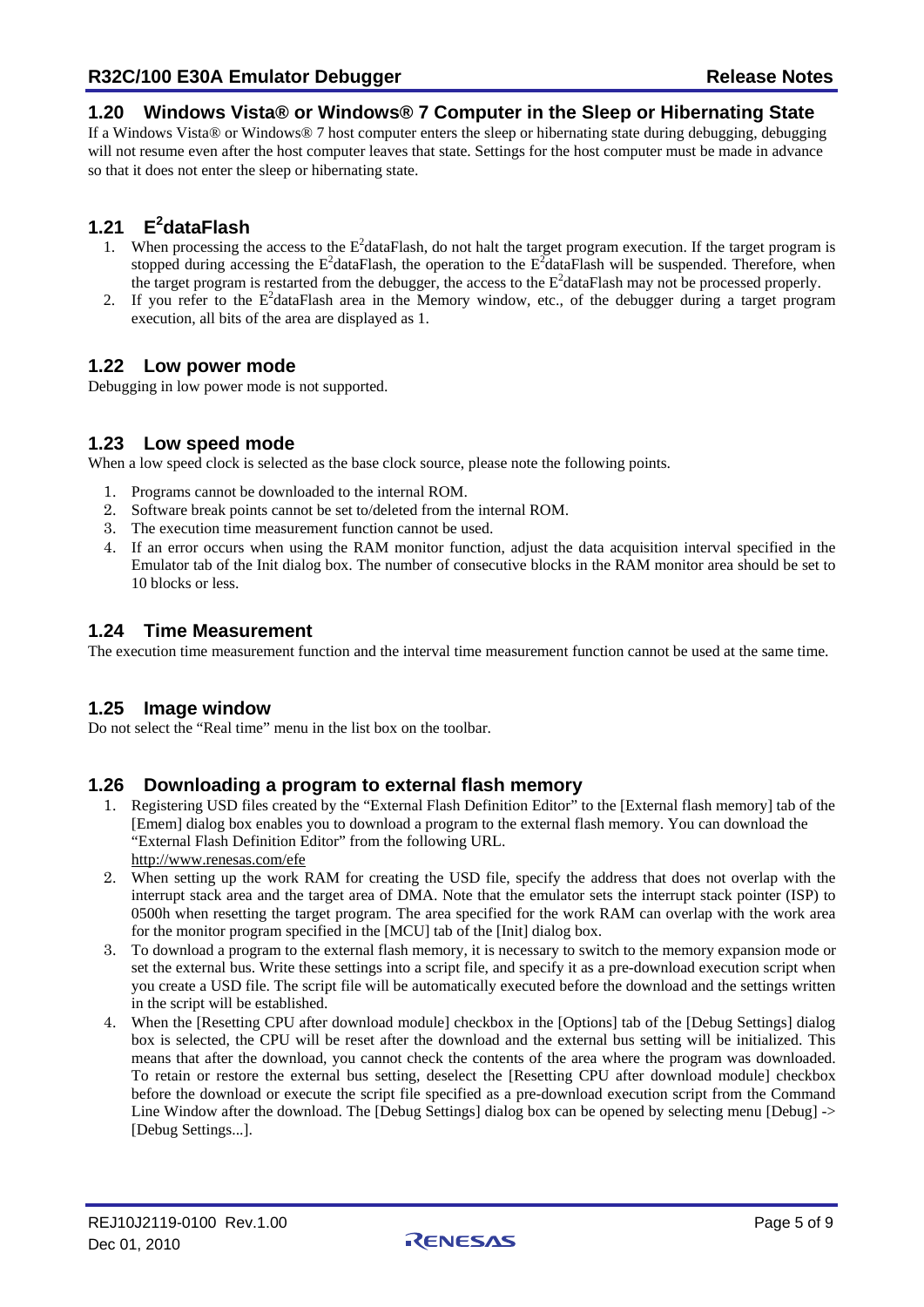#### <span id="page-5-0"></span>**1.27 Other**

Please refer to "Hardware specification" of E30A Emulator User's Manual for details.

#### **2. System Requirements**

#### **2.1 Windows Vista® 32-bit editions, Windows® 7**

Target host PC

| PC                 | IBM PC/AT compatible machine. (CPU: 1GHz or more)                                                                                                                          |  |  |
|--------------------|----------------------------------------------------------------------------------------------------------------------------------------------------------------------------|--|--|
| Memory             | 1GB or more (and in addition, ten or more times as much size as the load module file).                                                                                     |  |  |
| <b>HDD</b>         | Hard disk available capacity for installation: 100MB or more.<br>Prepare an area at least double the memory capacity (four-times or more recommended) as<br>the swap area. |  |  |
| Display Resolution | $1024 \times 768$ or higher                                                                                                                                                |  |  |

The 64-bit editions of Windows Vista® have not been supported.

Windows Vista is either registered trademarks or trademarks of Microsoft Corporation in the United States and/or other countries.

#### **2.2 Windows® XP 32-bit editions, Windows® 2000**

| Target host PC     |                                                                                                                             |  |  |
|--------------------|-----------------------------------------------------------------------------------------------------------------------------|--|--|
| PC                 | IBM PC/AT compatible machine.                                                                                               |  |  |
|                    | (Pentium III 600MHz or more is recommended)                                                                                 |  |  |
|                    | 512MB or more (and in addition, ten or more times as much size as the load module file).                                    |  |  |
| Memory             | When the MR Trace Window is used: 1GB or more (and in addition, ten or more times as<br>much size as the load module file). |  |  |
|                    | Hard disk available capacity for installation: 100MB or more.                                                               |  |  |
| <b>HDD</b>         | Prepare an area at least double the memory capacity (four-times or more recommended) as                                     |  |  |
|                    | the swap area.                                                                                                              |  |  |
| Display Resolution | 1024 x 768 or higher recommended                                                                                            |  |  |

The 64-bit editions of Windows® XP have not been supported.

Windows is either registered trademarks or trademarks of Microsoft Corporation in the United States and/or other countries.

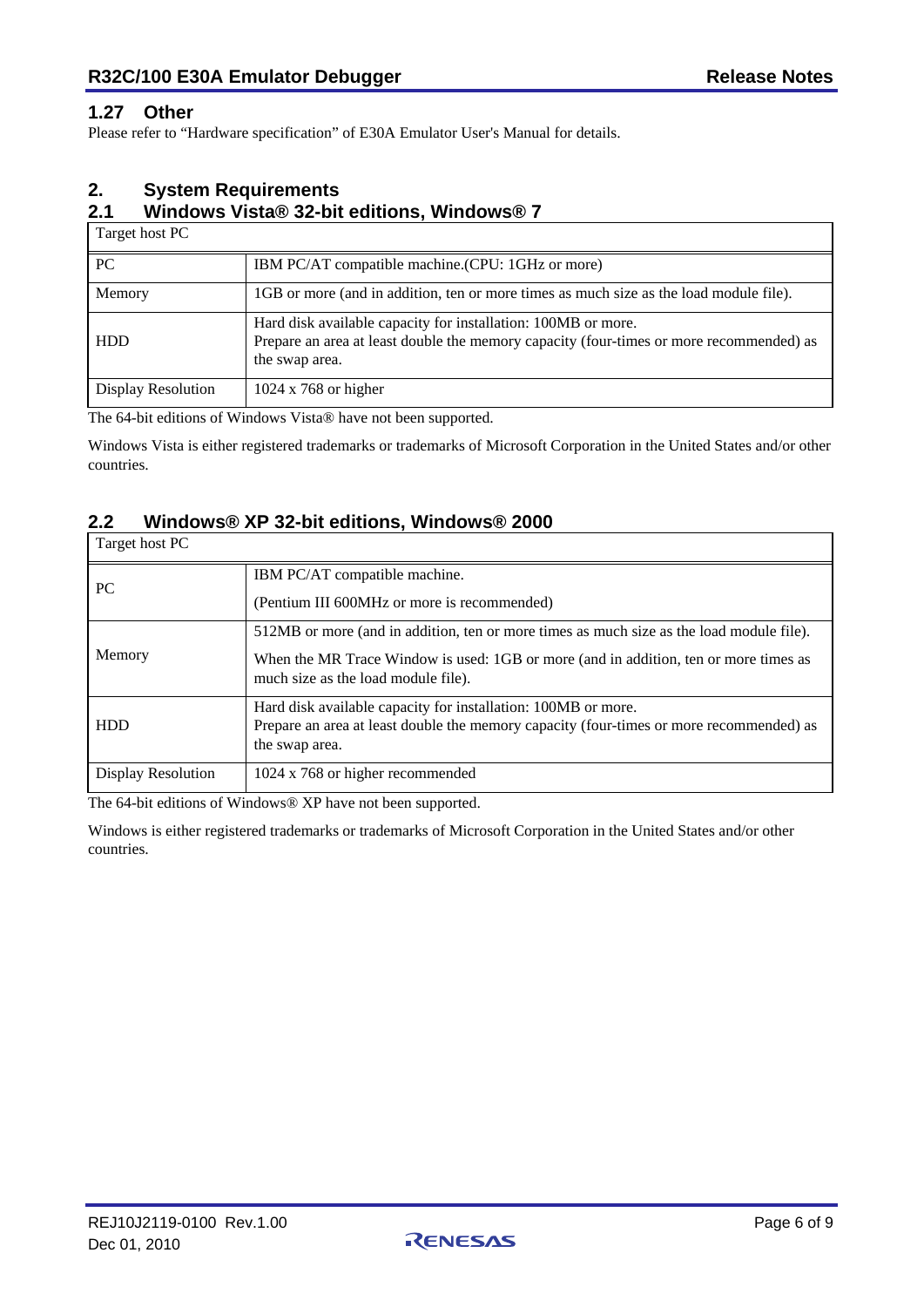#### <span id="page-6-0"></span>**3. Version Report**

This section describes the specification of the changed software.

#### **3.1 R32C/100 E30A Emulator Debugger V.1.02.00**

In this version of the R32C/100 E30A emulator debugger, following changes of specifications have been made from the previous version V.1.01.00.

- 1. Functional extensions, functional improvements, and specification changes
	- Download into external flash memory is now supported.
	- The number of breakpoints that can be set for software breaks has been increased from 64 to 256.
	- It has been made possible to measure a cycle with which events occur during the section time measurement.
	- The frequency input section on the Emulator tab of the Init dialog has been separated into a whole-number part and a fraction part.
	- MCU files corresponding to the following MCUs have been added:
		- R32C/117 group
		- R5F6417A and R5F6417B
		- R32C/116A Group
		- R5F6416JA, R5F6416KA, R5F6416LA, and R5F6416MA
		- R32C/117A Group
		- R5F6417JA, R5F6417KA, R5F6417LA, and R5F6417MA
		- R32C/118A Group
		- R5F6418JA, R5F6418KA, R5F6418LA, and R5F6418MA
		- R32C/120 Group
		- R5F64206, R5F64207, R5F6420A, and R5F6420B
		- R32C/121 Group
		- R5F64216, R5F64217, R5F64218, R5F64219, R5F6421A, R5F6421B, R5F6421C, and R5F6421D
	- IO files corresponding to the following groups have been added:
		- R32C/116, 117, and 118 groups
			- R32C/116A, 117A, and 118A groups
			- R32C/120, and 121 groups
			- R32C/145 group
			- R32C/151, 152, 153, 156, and 157 groups
			- R32C/160, and 161 groups
	- The debugger response to step execution has been improved.
	- When trace mode is selected, the debugger response to Step Over has been speeded up.

2. Limitations solved

- A problem that if, while downloading a program, another application is activated, a state is entered where there are no debugger responses, has been corrected.
- A problem that if DMAC II of the microcomputer starts while a measurement is taken of the task execution history, interrupt processing history, etc. of a realtime OS-based program, no measurement results are displayed in the MR trace window, has been corrected.

#### **3.2 R32C/100 E30A Emulator Debugger V.1.01.00**

In this version of the R32C/100 E30A emulator debugger, following changes of specifications have been made from the previous version V.1.00.00.

- 1. Functional Extensions and Modifications
	- The following windows and script command for the real-time OS debugging are added to this version.
		- MR Trace Window
		- MR Analyze Window
		- MR SYS script command
	- The default setting of the trace mode is changed from Trace priority mode to MCU execution priority mode. On the next start-up of the debugger, the trace mode will be set to the last chosen one (at the last time when

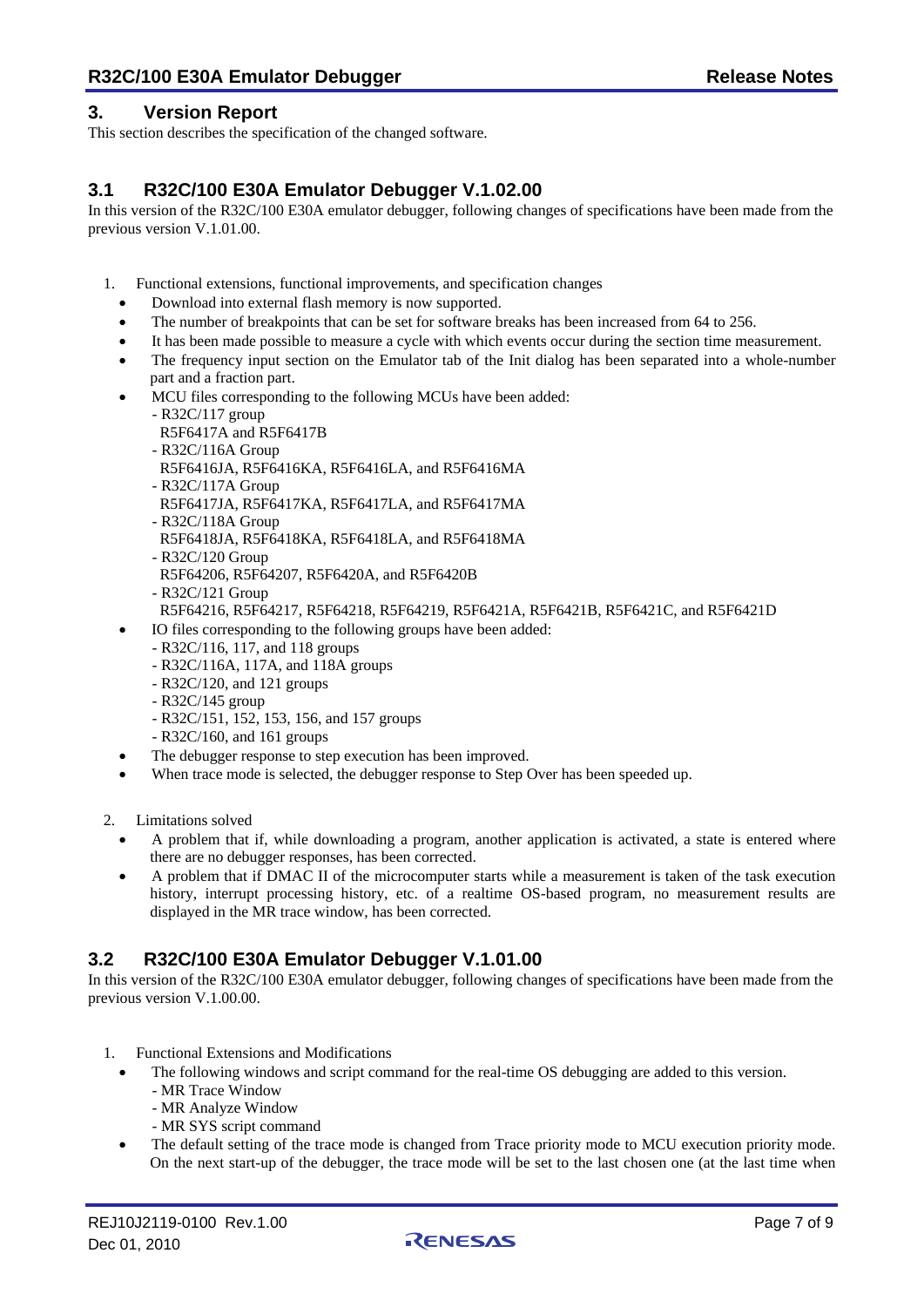closing the debugger) of the same workspace.

- Memory expansion mode has been supported.
- Debugging in low speed mode has been supported.
- MCU files corresponding to the following MCU Groups have been added.
	- R32C/111 Group
	- R32C/116 to 118 Groups
	- R32C/145 Group
- 2. Limitations solved
	- The following problem has been fixed: When the load module created by IAR systems compiler is downloaded, the trace measurement results are not displayed correctly.